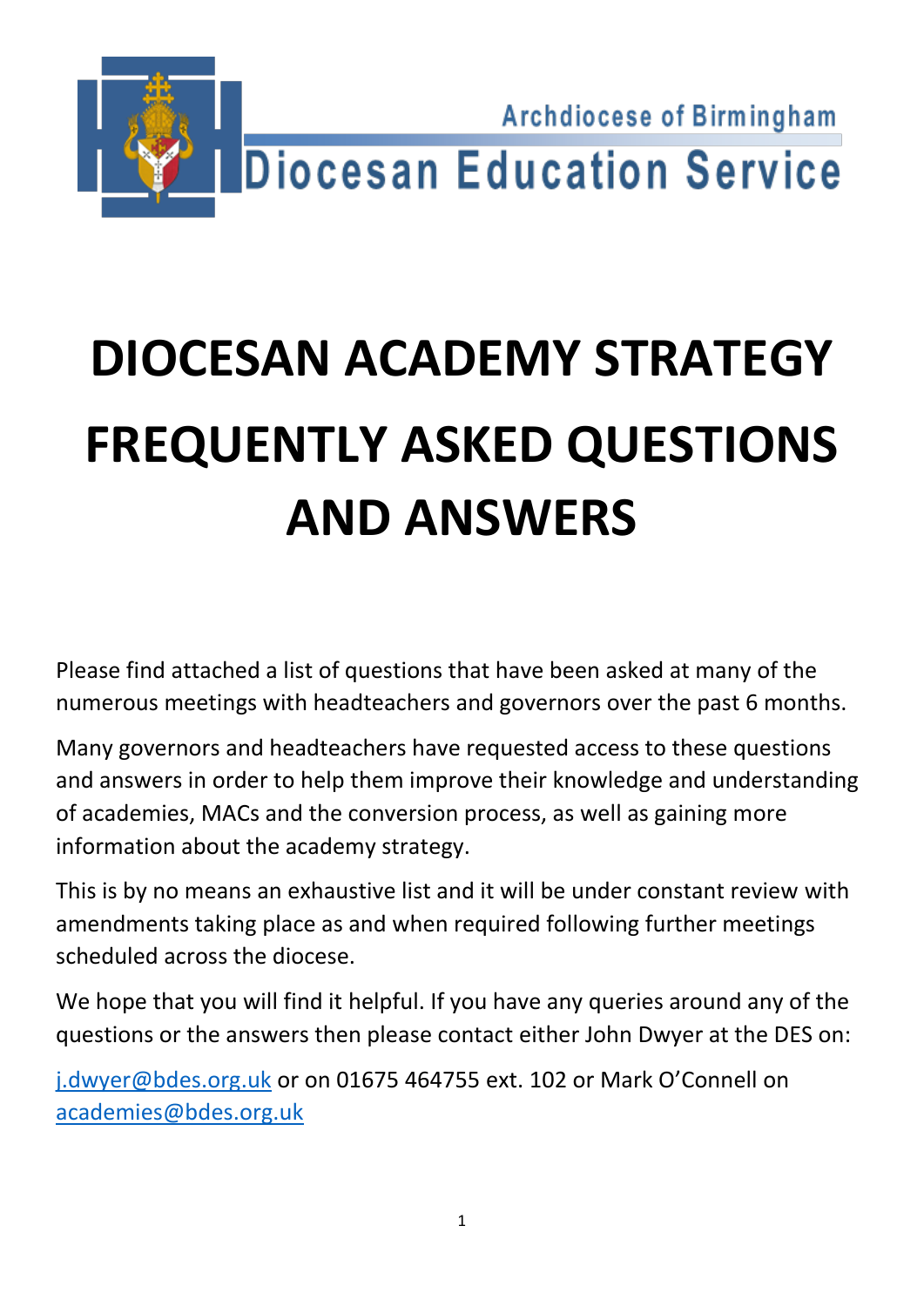# **Becoming Academy Ready**

**1) What does the Diocesan Education Service mean by the term 'Academy Ready'?**

**Academy Ready means that a school is ready to form or join a MAC. It is the expectation of the Archbishop and Trustees that all catholic schools under the trust deed, will in time, convert to Academy status.**

**2) What support is available to help discussions with our Governing Body?**

**The DES can arrange bespoke meetings with governing bodies or academy information evenings using specialist professional partners. We would recommend that the chair contact the DES in the first instance to arrange any bespoke support that is necessary.**

**3) How long have we got to become Academy Ready?**

**This will depend on local circumstances and the situation of each individual school.**

**4) How long does it usually take for a School to convert to Academy status?**

**Normally conversion would take between 6 and 12 months depending on the circumstances of the school.**

**5) What is the best way to start our journey of becoming 'Academy Ready'?**

**We recommend that individual schools start by having discussions between the head and governors in order to establish a working party typically involving the headteacher, chair and another foundation governor to act on behalf of the governing body.**

**This might then be followed up by a meeting between the headteachers and chairs from across the proposed grouping of schools. This could be facilitated by the DES if schools wish.**

**In all instances we would recommend that you contact the DES for advice depending on the individual circumstances of the school. The DES academy project manager Mark O'Connell is available to assist schools as and when required and can be contacted via [academies@bdes.org.uk.](mailto:academies@bdes.org.uk)**

**6) How will becoming an academy affect our existing Governing Body?**

**Existing governors may choose to apply to remain as governors on the new local governing body for the academy, if they wish to. This may result in very little change to the membership of the existing local governing body but their role within the MAC will change. Please refer to the scheme of delegation.**

**7) Who is responsible for undertaking the 'Due Diligence' work?**

**The governors of the VA school seeking to convert and the board of the MAC that the same VA school is seeking to join have responsibility for undertaking Due Diligence.**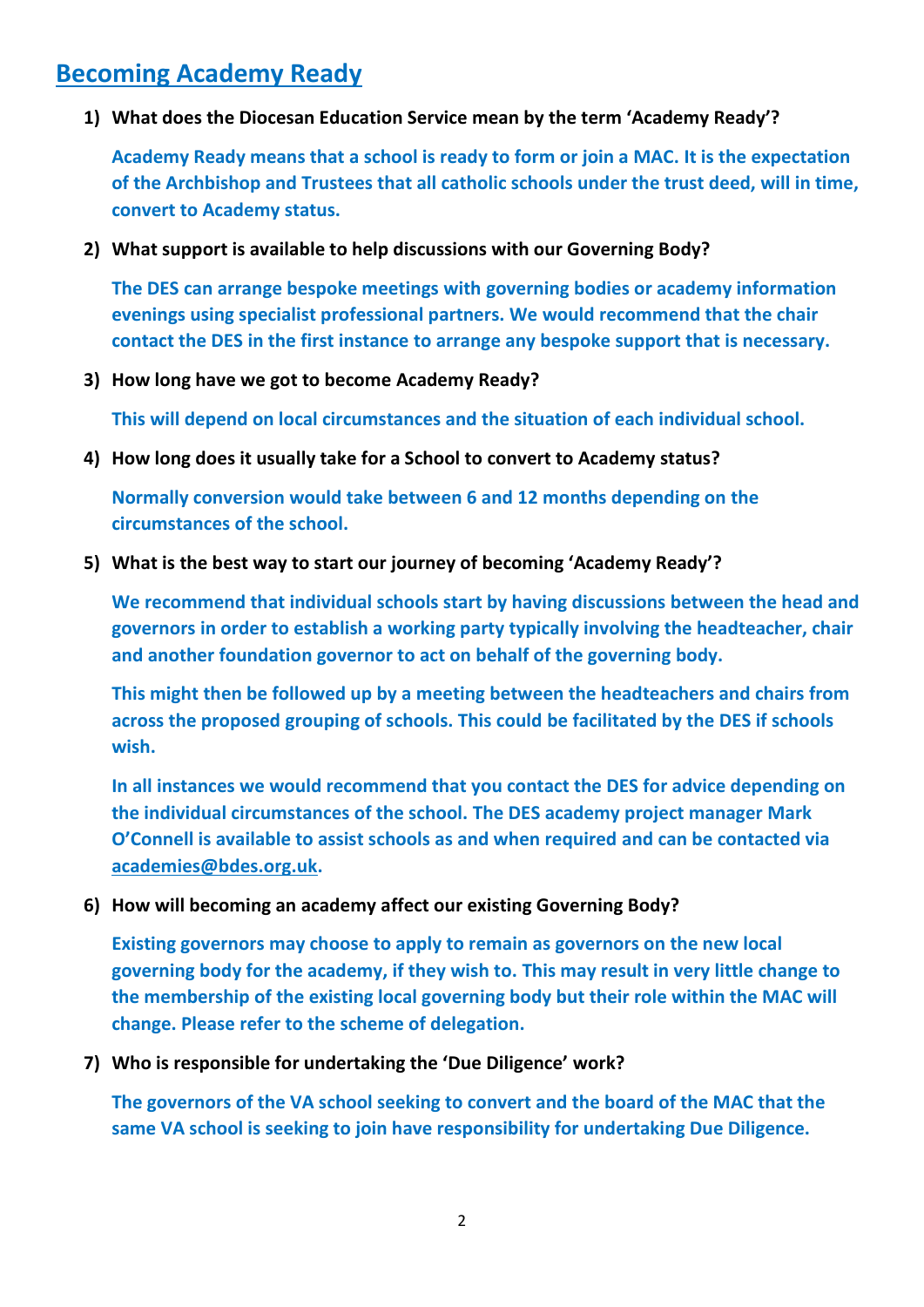#### **8) What is the rationale behind the suggested groupings?**

**A number of factors were originally considered when developing the initial suggested groupings including: locality, secondary with primary feeders, preventing any isolation, economies of scale for finance and governance purposes.**

#### **9) Do schools have to convert in the suggested DES groupings?**

**No. They are only suggested groupings. The DES would welcome feedback from any schools that have an alternative proposal for their grouping.** 

#### **10) What happens if some schools in a suggested grouping are not ready to convert?**

**Schools in a grouping do not have to convert all together. They can convert at a time best suited to their needs. This phased approach to conversion can help to keep the process manageable and allows school to convert at the best time for them – whether it is sooner or later.**

#### **11) What will happen if our Governing Body is unable to proceed to become Academy Ready?**

**There may be very specific reasons preventing a school from participating in the academy strategy. The DES on behalf of the Trustees will expect an explanation from the governors of the school outlining why they are unable to implement the wishes of the Archbishop in terms of the academy strategy at this time, and how they plan to overcome any such obstacles in order to become 'academy ready'.**

## **12) Can we talk to groups of schools who are already in a MAC to learn from their experience?**

**We encourage all schools to meet with academies to learn from their experiences and use it to inform the best way forward to being academy ready. The DES is developing a bank of case studies that will soon be published on the website which can then be referred to by all schools.**

#### **13) Is the DES Academy Strategy a distraction from our school and pupils?**

**No. The Trustees consider it an essential strategic step for all schools to take to secure the continued long term provision of the best Catholic education to both current pupils and future generations of pupils.**

#### **14) What is expected by 31 May 2017?**

**The DES will expect that the chair of governors on behalf of the school, or chair of the board on behalf of a MAC, will submit a completed form outlining the progress made by the school to date and a proposed action plan outlining how the school, or MAC, will move towards being academy ready. This information will be used to plan the support required by different groups of schools.**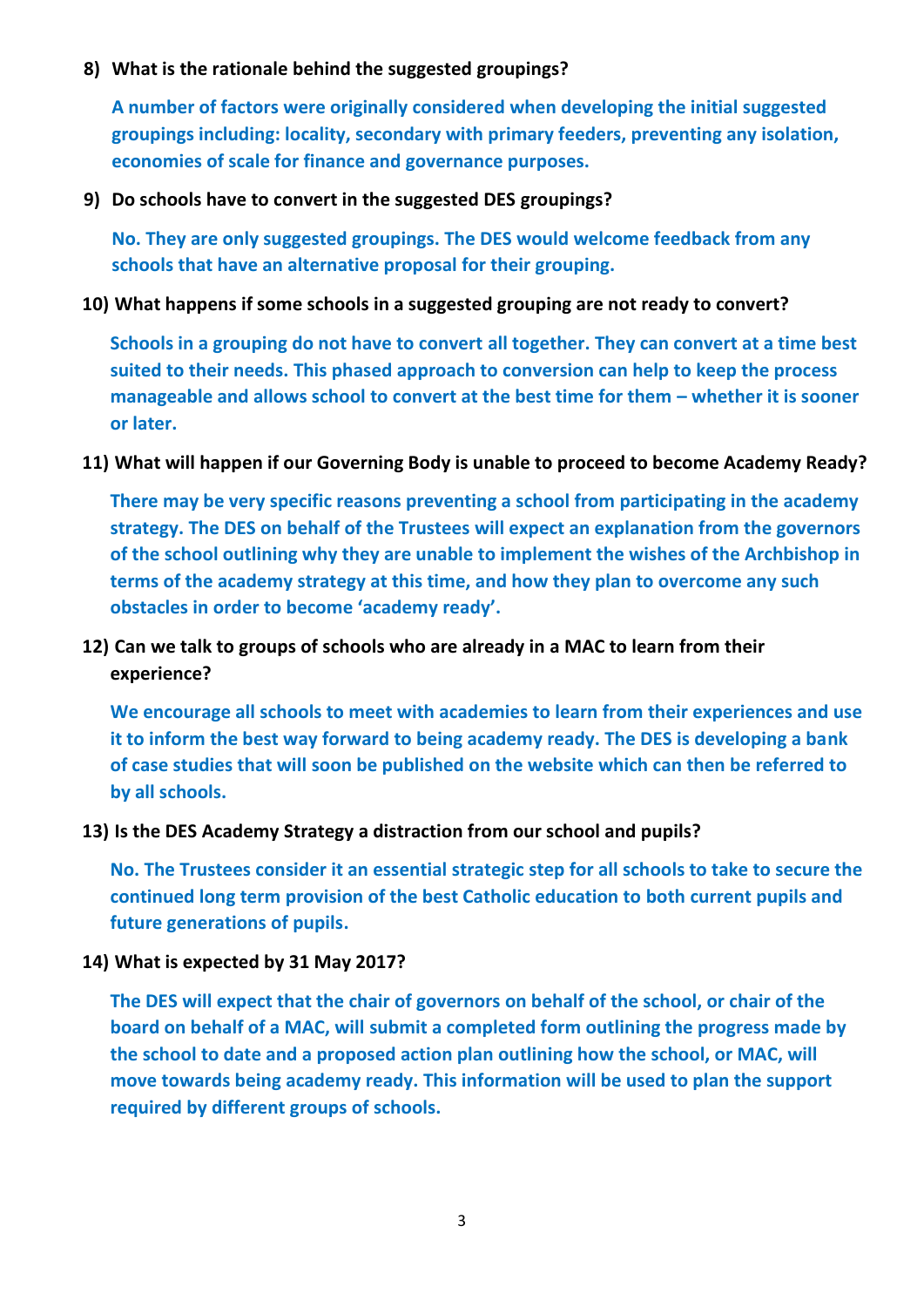# **The Conversion Stage**

**1) How is the conversion process and the academy (on an ongoing basis) funded?** 

**The process is funded by an academy conversion grant currently £25,000 per school. The academies are then funded as individual schools directly from the ESFA (Education and Skills Funding Agency).**

**Funding is allocated directly to the academy. Revenue funding guidance is available on the DFE website. Please refer to the website for further detailed guidance.**

**2) What would the Archdiocese predict is the cost of conversion for a MAC of the size suggested by the DES?** 

**The costs of conversion depend on the size and circumstances of the proposed MAC.** 

**The significant costs incurred in conversion are legal costs and these would largely depend on the legal provider being used chosen from the two designated DES legal providers. Other costs may include financial costs of auditors, and perhaps the purchase of new finance software.**

**3) How much capital funding goes to academies?**

**All schools are entitled to DFC – currently paid at a lump sum of £4,320 per school, plus £12.15/primary aged pupil; £18.23/secondary age pupil. For a typical 1 FE primary this equates to just over £7,000/year. The rates for Academies are the same at present.**

**However, for MACs with more than 3000 pupils, the MAC would currently receive £115 per pupil automatically on an annual basis. In cases where there are less than 3000 pupils capital funding would be accessed through an annual bidding process.**

**4) What financial incentives are there to convert?**

**There are no financial incentives currently on offer apart from the standard conversion grant of £25000 available to all schools which covers all costs associated with the conversion process.**

**5) Who is responsible for staff contracts?** 

**The MAC board of directors is the new employer and takes responsibility for contracts.**

- **6) Who is responsible for staff pensions? Teacher's pensions remain with the Teacher's Pension Scheme and pensions for nonteaching staff remain with the Local Government Pension Scheme.**
- **7) Is the pay of employees affected by conversion?**

**No. On conversion schools undertake the TUPE process which ensures that pay and conditions remain the same on conversion.**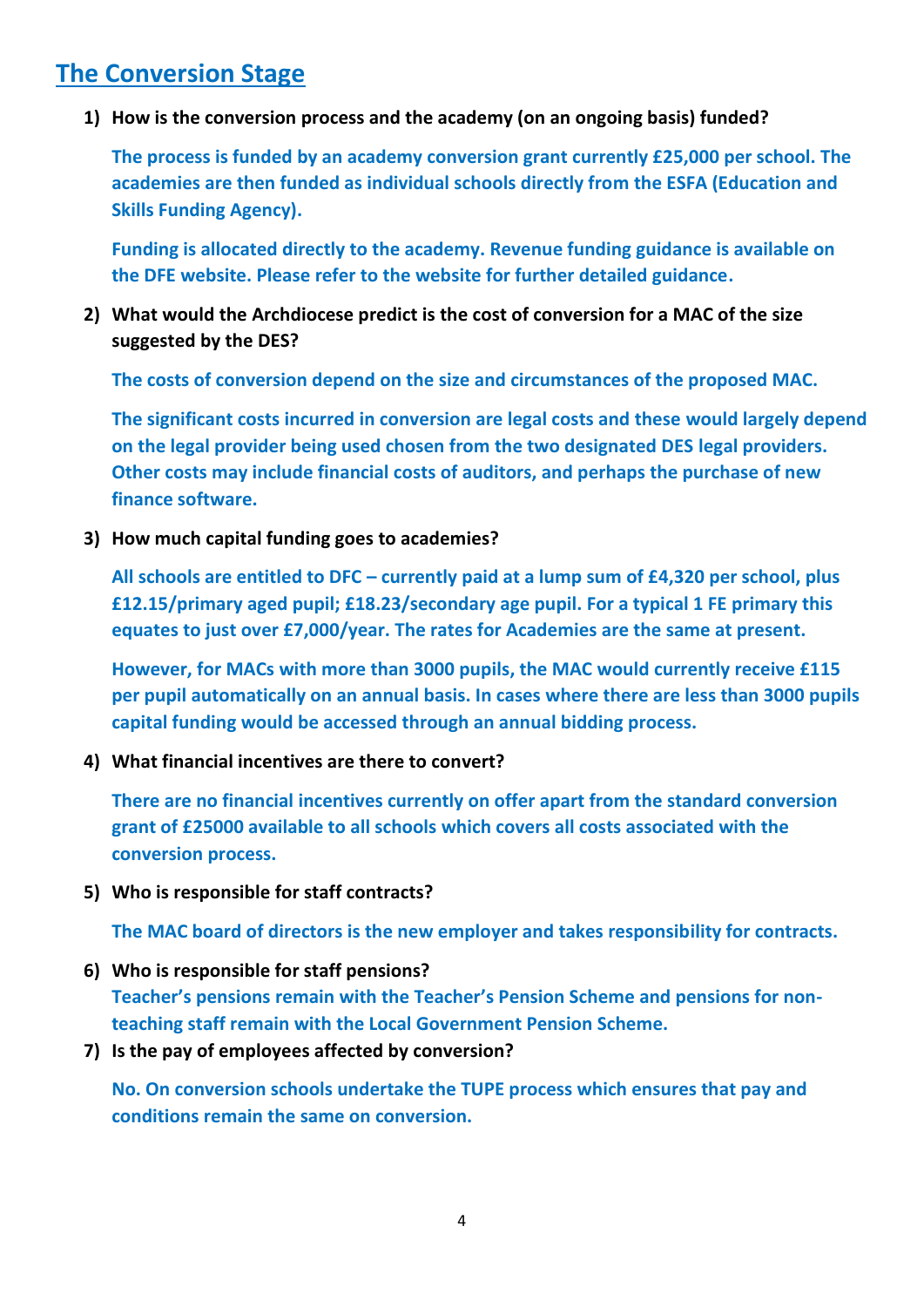#### **8) What responsibilities does the MAC undertake on conversion?**

**All of the existing responsibilities of the governing body transfer to the board of the MAC on conversion including HR, health and safety, finance, premises, repairs, insurance, contracts etc.**

**The MAC may choose to continue to use existing external providers for these services or move to a new provider or employ a team within the MAC. For example the diocese has recommended preferred partners for HR who have a successful track record and experience of working with Catholic schools. Contact details are available on the DES website – all HR enquiries can be made through the Archdiocese.**

**9) What is the time line for converting to academy and for joining MACs?**

**This will be determined by the governors of individual schools or boards of existing MACs depending on local circumstances.**

**10)Who is expected to do work before during and after conversion to an academy?**

**The work is shared among the board, committees, local governing bodies and principals by using the respective skills of individuals. It is good practice to appoint a member of staff to act as the coordinator for the process in order to oversee the work and make the process manageable for the principals.**

**11) What does LA take responsibility for?** 

**The LA remains responsible for a limited number of statutory functions including: SEND, co-ordinating admissions and providing sufficient school places as well as safeguarding (including attendance).**

**12) Can we convert with one secondary School?** 

**If this was part of a staged approach this would be acceptable. The Trustees expect that ultimately there would be more than one secondary school where possible in order to avoid any secondary school working in isolation.** 

**13) What local parish involvement can there be in a MAC?**

**The involvement of the Parish and parish priest with an academy and or the MAC would remain as it is with existing VA schools. As is the current practice, parish priests can be appointed by the diocese to the local governing body or to the board.**

**14) Can a school be an academy on its own outside of the MAC structure?**

**No as this school will be deemed to be working in isolation contrary to the wishes of the Trustees.**

**15) Is it too soon for new MACs to expand as they may need to embed?**

**The time frame for the merger of MACs is determined by the respective MAC board. Planning and preparation can still be ongoing even if the time frame may be longer for certain MACs.**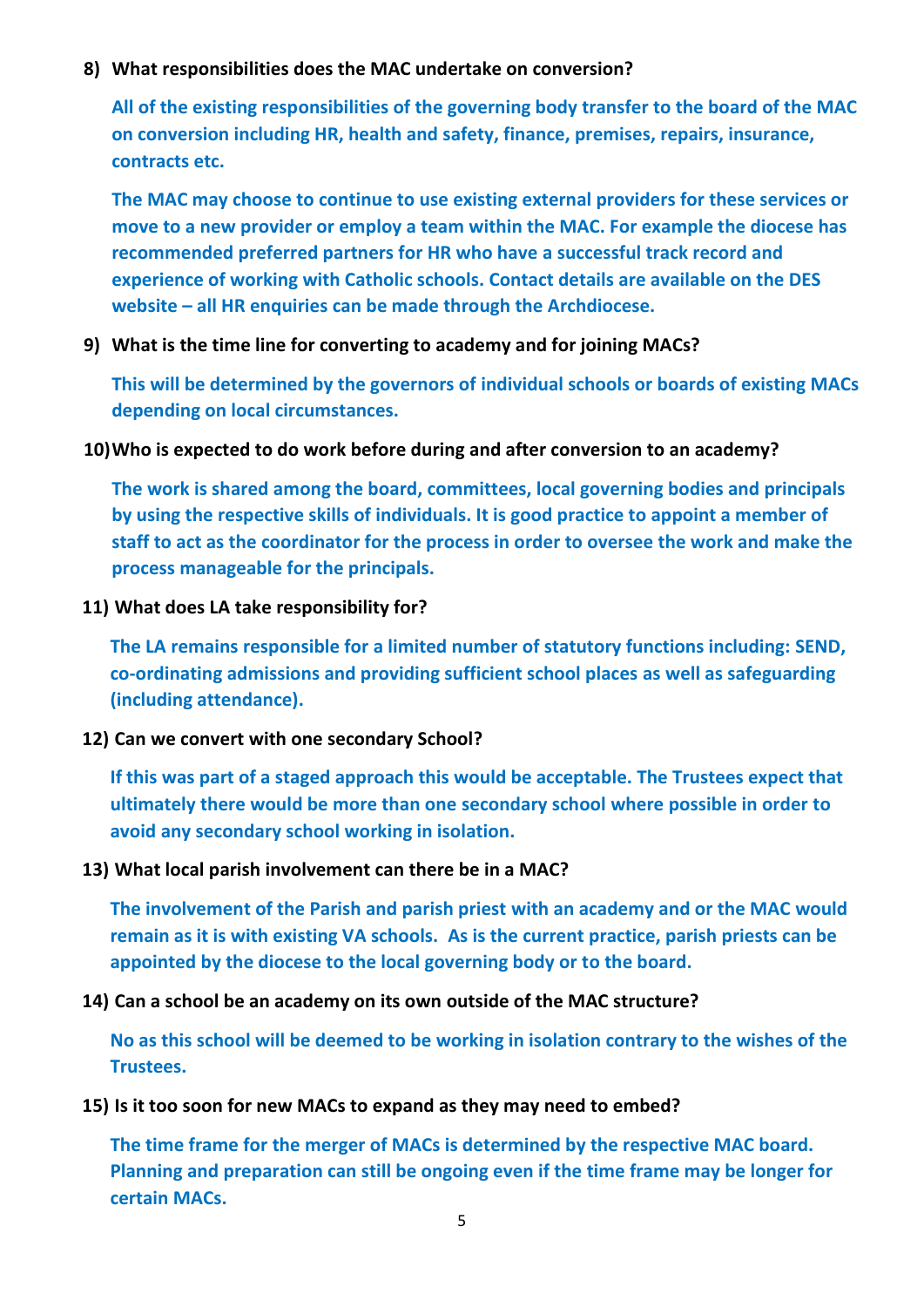#### **16) How do schools find time to do this?**

**By appointing a coordinator to oversee the business of conversion and delegating tasks to members of the 'shadow board'. It is important that schools allow themselves enough time for the conversion process to keep it manageable for all those involved.**

#### **17) How much help is available?**

**The DES employs an academy project manager Mark O'Connell to assist schools through the conversion process and to share best practice in terms of establishing the MAC, the structures and the processes. Mark can be contacted on [academies@bdes.org.uk](mailto:academies@bdes.org.uk)**

**Strategic partners are available to offer specialist support with legal issues or financial matters.**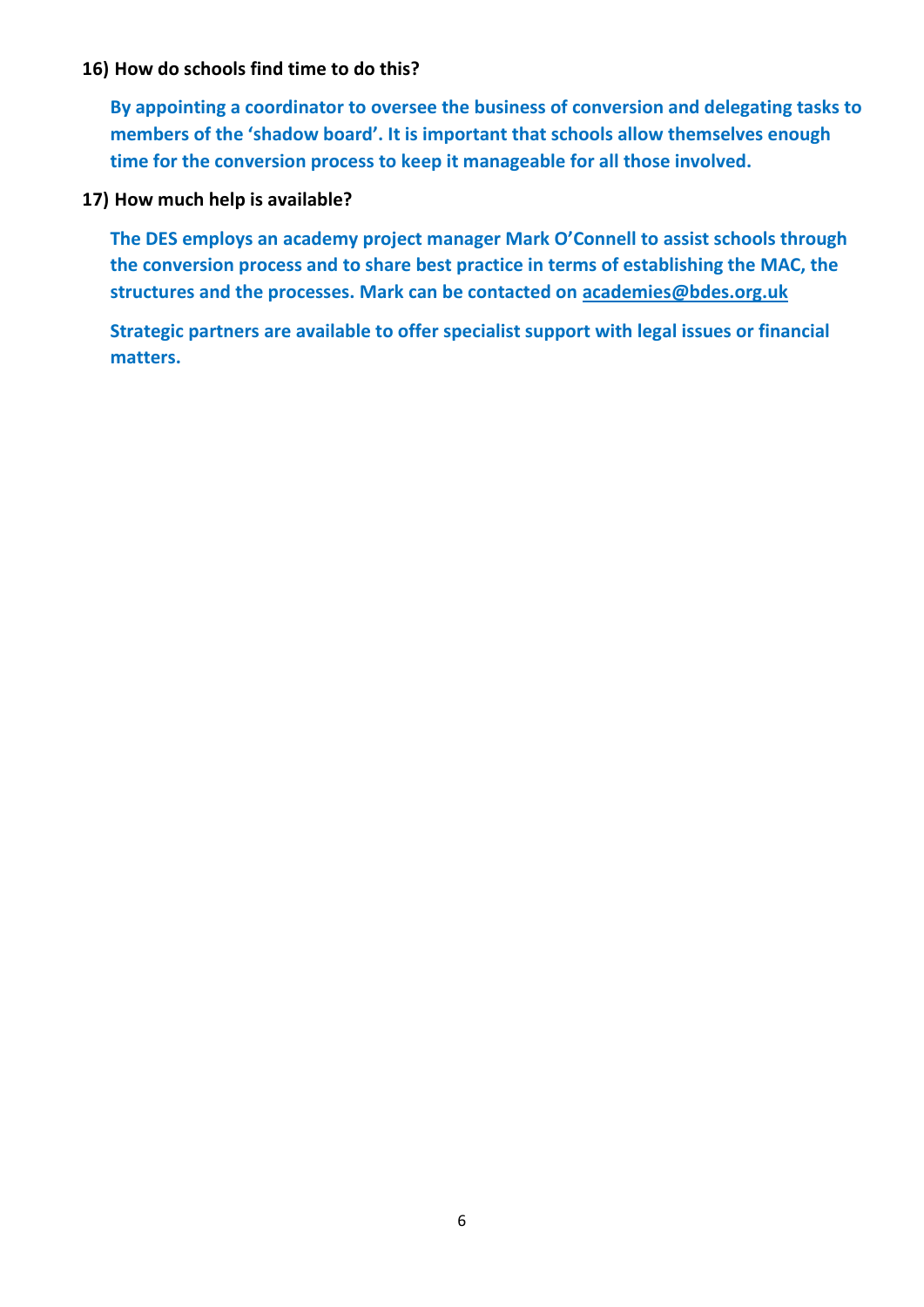# **The Operational Stage**

**1) How would schools joining a MAC be represented on the board of directors?**

**The board of directors are appointed by the Archbishop and represent all schools within the MAC, and some directors may also be on their local governing body.**

**2) In terms of Governance what are the accountability structures in a MAC?**

**These are explained in the scheme of delegation available on the website.**

**3) How does academisation affect representation of different stake holders?**

**All existing stakeholders are still represented within the new MAC at local governing body level.**

**4) How is the appointment of Principals undertaken?**

**This is the responsibility of the directors with the assistance of the local governing body and is explained in the scheme of delegation.**

**5) What are the costs of running a MAC?**

**The actual costs will depend on the schools and how the MAC operates. Normally the collective costs of the schools within a MAC are reduced when the MAC takes advantage of the freedoms and the efficiencies that MACs have, by establishing central services and functions for all the schools.** 

**6) Who is paid and who is voluntary?**

**All local governors and directors on the board are voluntary with the exception of members of staff employed by the schools or staff employed by the MAC.**

**7) How much do academies contribute to fund central services within the MAC?**

**This depends on the way the MAC operates, its size and the level of centralised services provided by the MAC to the schools. It is determined by the board of directors.**

**8) Who owns the school buildings and the school land?**

**Typically the diocese owns the school buildings and often the LA owns the playing fields. This depends on the specific school.**

**9) Who recruits/interviews/appoints new staff?**

**Teachers and support staff can be recruited by the local governing body.**

**Senior Leadership positions are appointed by the directors.**

**10) Are individual schools OFSTED rated?**

**Each individual academy within the MAC receives its own Section 48 and Ofsted inspection. Strategic partners are available to offer specialist support with legal issues or financial matters.**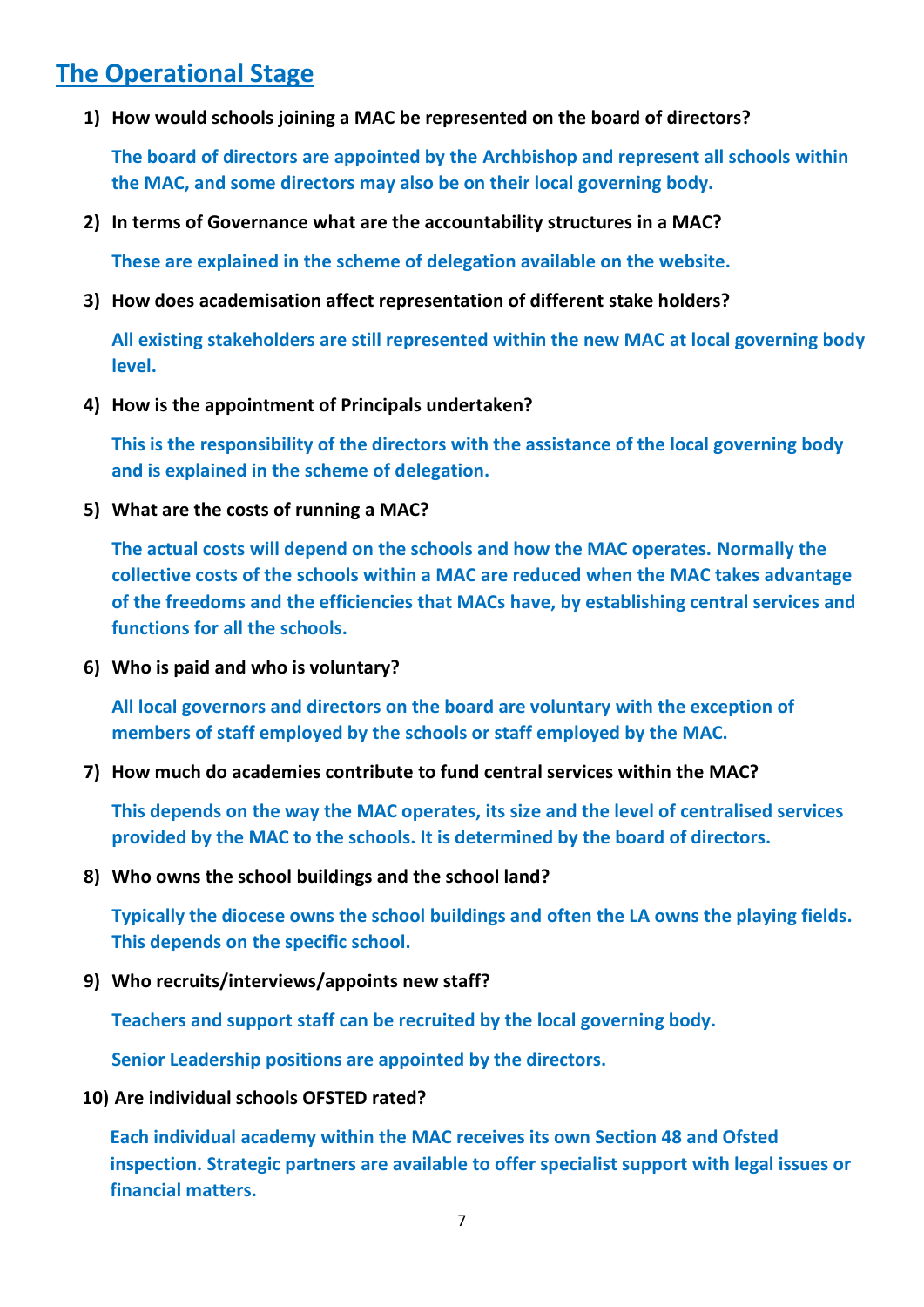#### **11) How will MACs lead, support, monitor and evaluate schools?**

**We do not see the DES being prescriptive in this matter, it will be for MACs to decide what the local support model should be, based on best practice. It is likely that the MAC will employ an external school improvement partner and a consultant for headteacher performance management to secure continued school improvement.**

#### **12) How do you envisage leaders working across this number of schools?**

**This will be for the MAC board and principals committee to determine the best mode of operation which would be based on existing good practice and what works best under the local circumstances. Becoming an academy enables greater freedoms in the ways schools work together and how they develop their school structures collectively.**

## **13) How can we be assured that senior leaders are not taken away from their prime responsibility – namely the education of the pupils?**

**MACs that are operating successfully at present are providing centralised support services that enable headteachers to concentrate on their prime responsibility of education - the teaching and learning of pupils. Support services such as HR, finance, buildings and premises can be dealt with by a central team with the necessary expertise and skills enabling greater efficiency in terms of time and finance across the MAC.**

## **14) How will unpaid Directors with varying degrees of expertise lead, monitor and support so many schools?**

**This will be achieved through effective use of local governing bodies and the principals committee - in a similar way that governors oversee standards in their schools at present. Clearly, there will be a need for directors to be offered further training and guidance as the models of MAC structures develop. We share best practice across our diocesan area through termly meetings with the chairs of MACs.**

## **15) If you are on the board should you/will you be able to be a member of an academy committee?**

**In some of our MACs at present there are directors who are also on the local governing body of schools within the MAC.**

## **16) How will the MAC ensure that schools not represented directly on the board feel involved?**

**Communication will be the key. Some MACs have a link director for each academy committee, or establish sub committees with responsibility for different aspects of the MAC and allow representation by members from the different local governing bodies. In these ways individual academies are made to feel involved and represented.**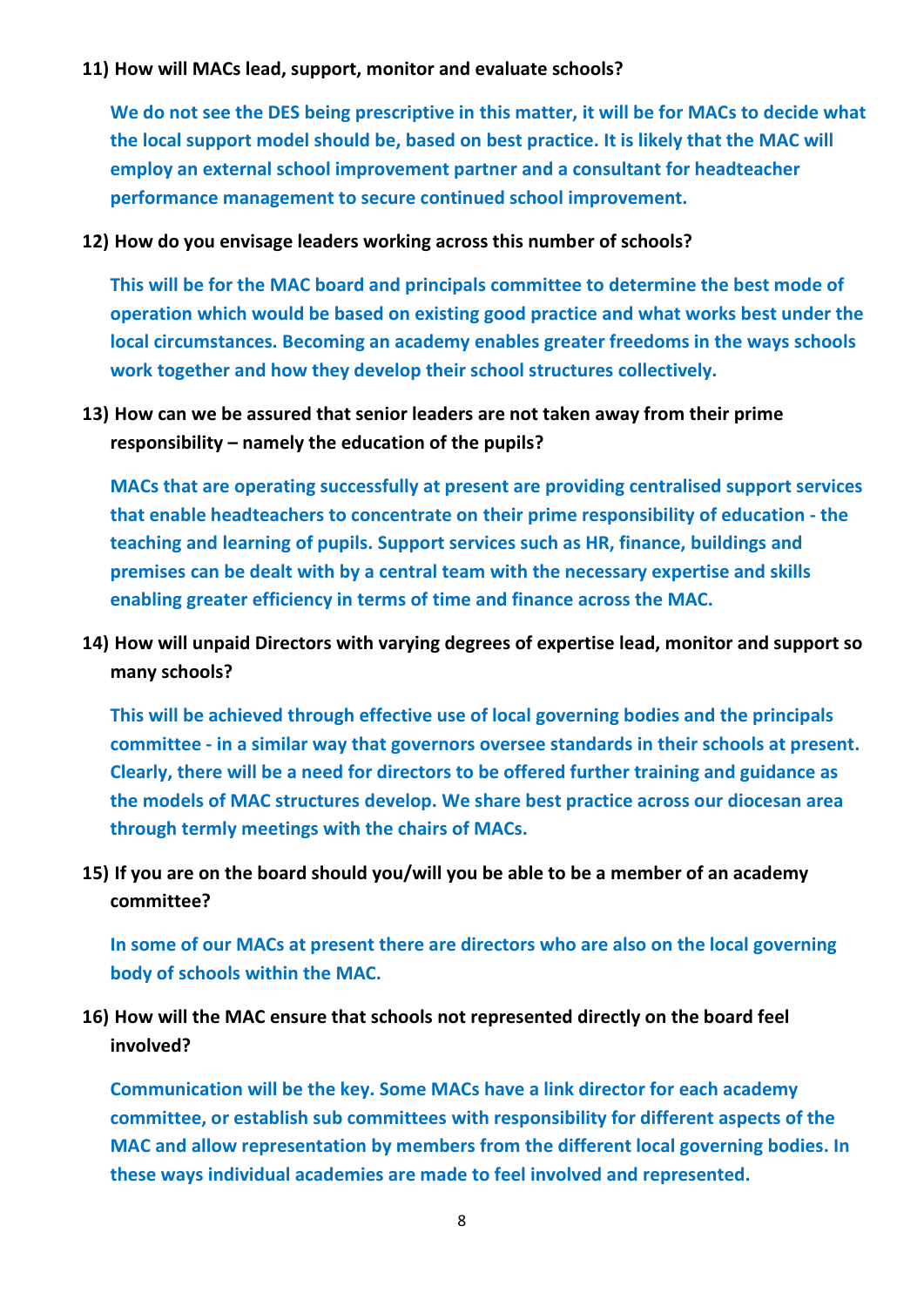**17) How will you recruit more representatives and board members with appropriate skills and sufficient time to be effective in their role?** 

**In the same way as we currently do for foundation governors of VA schools.** 

**This is one of the challenges the DES currently faces; the recruitment of suitably skilled directors. We use our extensive contact of networks to identify suitable directors, along with advertising locally in parish bulletins etc. in addition to using recommendations made by existing directors and governors.**

**18) How will the MAC ensure there isn't overlap between the board and committees?** 

**This will be achieved through the use of the Scheme of Delegation.**

**19) It was suggested there could be a centralised HR, legal and financial support. Is this in each MAC or the Diocese?** 

**We expect this to be in place in the MAC but it may include external providers and as such the diocese has tested the market to procure strategic partners in HR, legal, accountancy and finance. Strategic Partners for building consultancy are already in place.**

**20) How will the MAC ensure the uniqueness of every school and encourage consistency across a wide range of schools?** 

**It would be expected to have consistency across schools in terms of policies and procedures used by schools across the MAC. This standardised documentation brings efficiencies. However the uniqueness of schools is defined by their mission, uniform, buildings etc. which still remains in place as it is determined by the local school.**

**21) How do we avoid too much work and too many meetings for certain individuals?**

**This can be achieved through careful planning of board, committee and local governing body meetings. Delegating responsibility and accountability to individual committees and avoiding the same people on a number of different committees. Effective use of the scheme of delegation will ensure best use of the local governing body too. Combining these actions should effectively spread the workload and make it manageable – just as it is done with the governing bodies at present.**

**22) Does the DES have a preference for centralised or decentralised models of organisation?** 

**It is not for the DES to direct how a MAC works operationally, a one size fits all solution clearly would not suit all MAC's, therefore a local solution needs to be developed to meet local need. However for the MAC to be successful and benefit from its new freedoms there would need to be a different way of working by the schools collectively. For the financial efficiencies to be realised there would need to be centralised functions undertaken by the MAC on behalf of all of the schools.**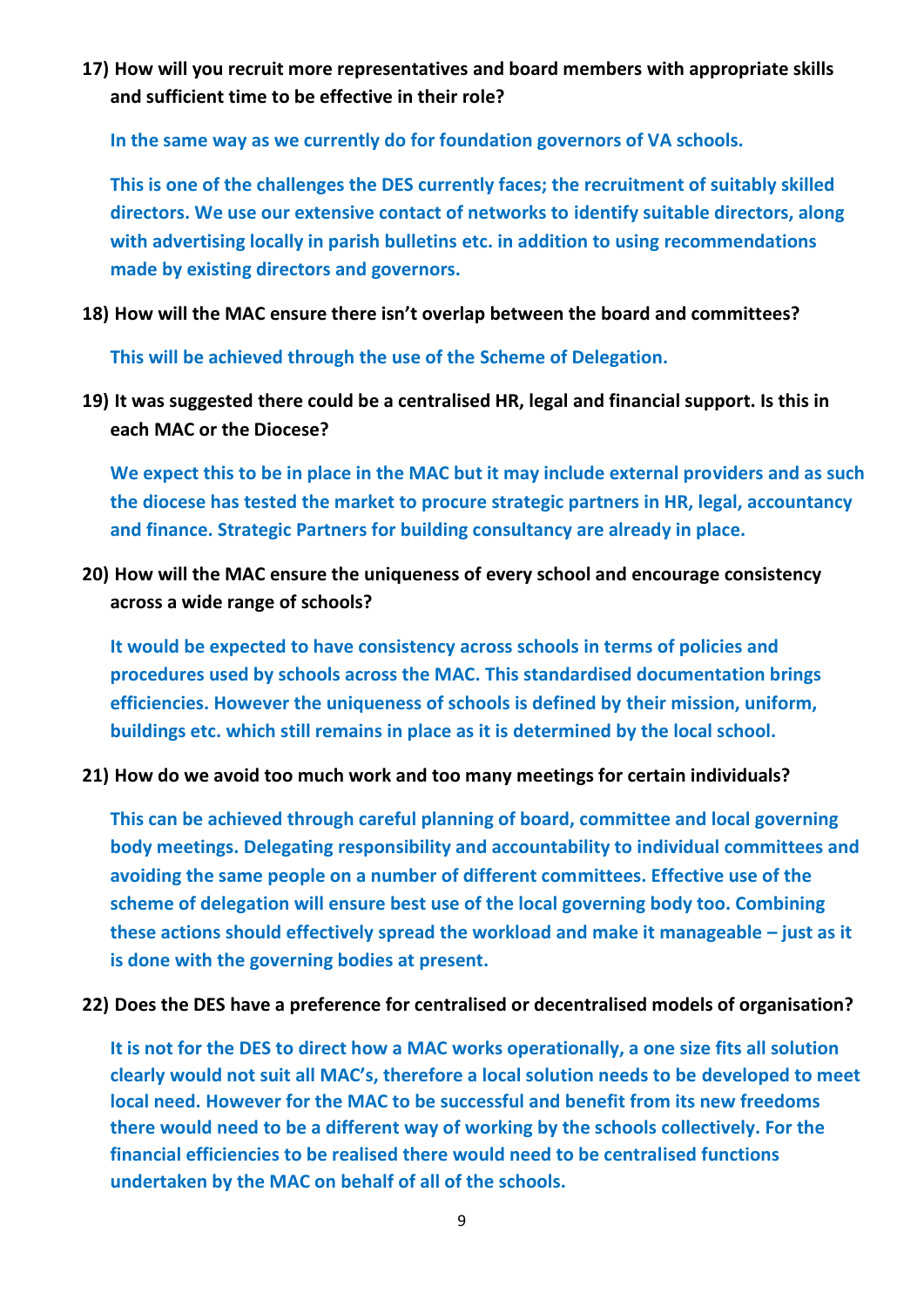**23) Can we have case studies of innovative and successful practice within MACs in the various aspects of school life including finance, staffing, curriculum, teaching and learning?**

**The DES is in the process of collating 'success stories' from across all MACs to share with all schools in order that they may all benefit from these examples of good practice from which academies within the respective MACs have benefitted.**

**24) How do we go about the consultation with staff and parents and when does that take place and how do we allay any fears?**

**Full open, honest and transparent communication is key to building trust and overcoming any worries and fears. Meetings with staff and parents help to deal with the typical misconceptions some people have about academies.**

#### **25) What services will the DES provide to MACs in the future when they are up and running?**

**The services offered to MACs are explained in detail on the DES website. The DES expect that the services made available to MACs will continue to expand and develop as the academy strategy continues to grow. The services are under constant review and we seek to constantly improve them to meet the needs of our MACs within the current educational landscape.**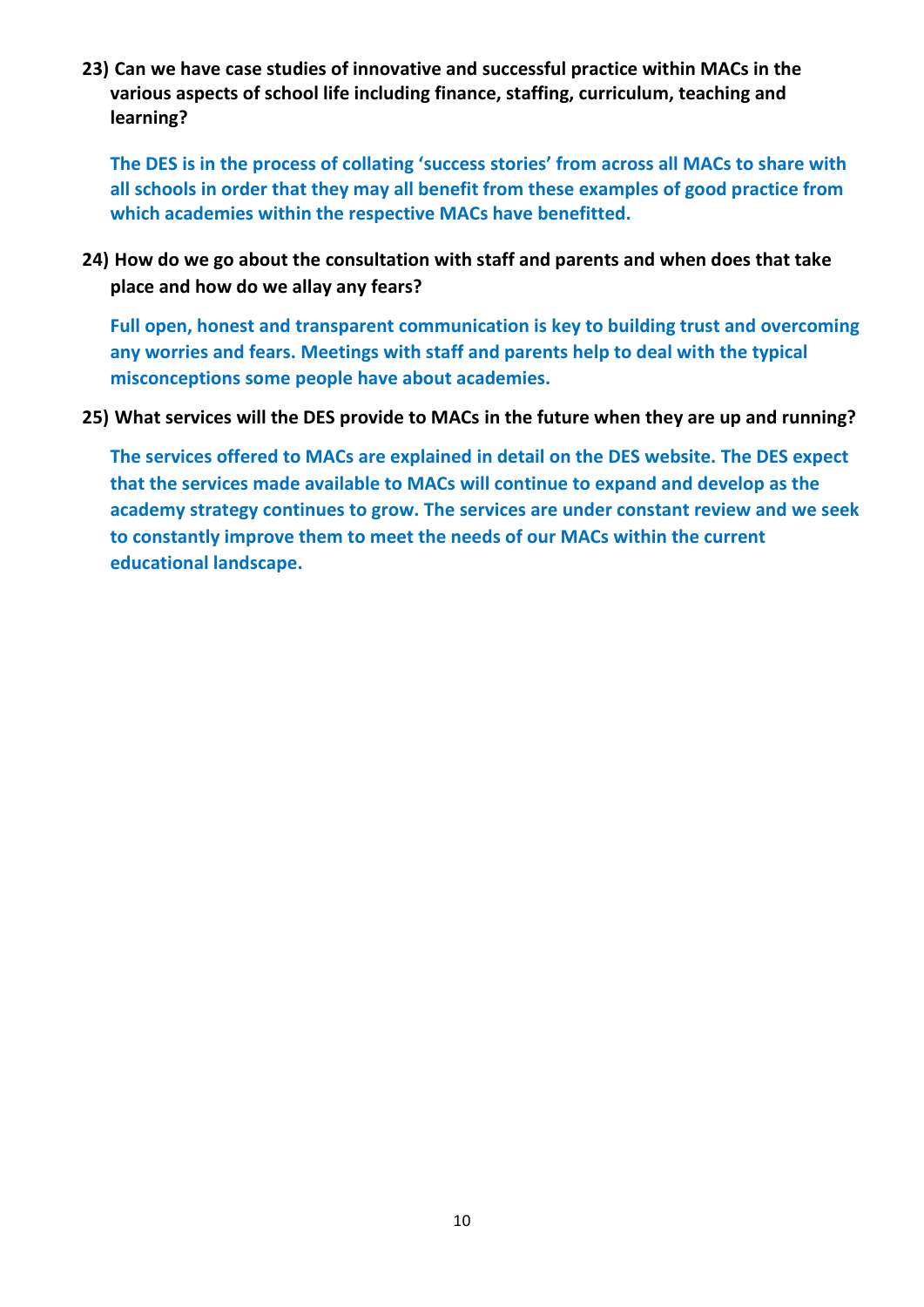# **Other questions**

**1) Why are the DES pursuing an academy strategy if the Government have changed their position on forcing all schools to become academies?**

**The diocesan academy strategy was developed and implemented by the Trustees to secure, protect and improve Catholic education regardless of any government's political position.**

**It is still the intention of the current government that all schools become academies even though they are not forcing the issue.**

**2) Who are the 'professional partners'?**

**They are the professional firms required to be used as part of the conversion process leading up to, during and after the conversion. They include legal firms and auditors. Their contact details are available on the DES website.**

**3) What is the view of the DFE on the Diocesan Academy Strategy?**

**The Regional Schools Commissioners, on behalf of the DFE, are very supportive of the academy strategy and the approach adopted by the DES. They have attended academy information meetings and offered guidance and support to schools where necessary. They have agreed to be on the Diocesan Academy Board.**

**4) What evidence is there that academies in Multi Academy Companies (MACS) perform better than VA Schools?**

**Performance of MACs depends on the same factors that influence performance in VA schools.**

**However we know that the MAC structure builds in collaborative working and collective accountability which has seen several of our vulnerable and isolated VA schools saved by being part of a MAC. MACs have a successful track record for improving schools. More specifically in key areas such as leadership, self-sustaining school improvement, transition key stage 2 – 3 and financial and business efficiencies our MACs are demonstrating good practice.**

**5) What are the benefits to the children?** 

**Many MACs will have achieved many different benefits for their children depending on circumstances of local schools. The diocese is seeking to secure, protect and improve Catholic Education not just for current pupils but for generations of children to come.**

**6) What is the 10 year vision for the Academy plan from Archdiocese?**

**Securing the continued provision of Catholic education for the long term, protecting and developing the school buildings and estate, improving the quality of Catholic Education across all schools so that it is consistently good or better.**